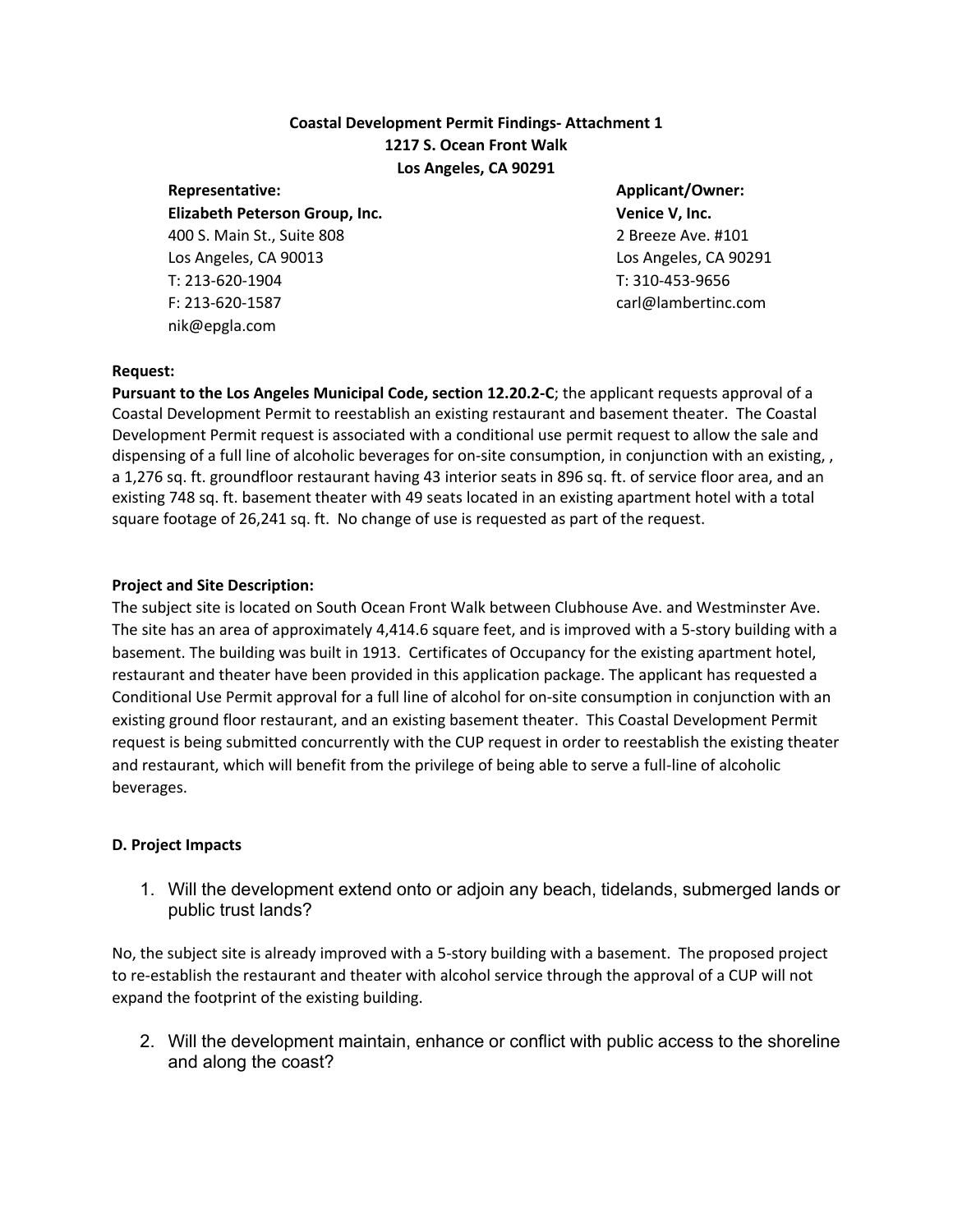The proposed project will maintain public access to the shoreline along the abutting public rights-ofway; Westminster Avenue and Ocean Front Walk.

3. Will alternatives to private vehicle use be provided or facilitated? How will the development affect traffic on coastal access roads?

As a historic property developed in 1913, there is no on-site parking to accommodate private vehicle use. Given that the property is located in the highly trafficked heart of Venice, and that approval of the project would only serve to revitalize an existing restaurant and theater, it is not anticipated that the project will have any impacts to traffic on coastal access roads. Furthermore, many Venice Beach residents and visitors use popular rideshare services to access the vibrant mixed-use area in the vicinity of the property. As such, the use of the restaurant and theater, both of which are limited in size, is only anticipated to create a small, marginal increase in traffic, if there is any increase at all.

4. Is the development proposed within or in close proximity to an existing developed area? Will it be visually compatible with the character of surrounding areas? If in a special community or neighborhood, how will it protect the unique local character?

Located at the corner of Ocean Front Walk and Westminster Ave the project is located in the densely developed heart of Venice. The existing historic structure, built in 1913 already enhances the character of the surrounding area. In re-invigorating the theater and restaurant uses, the architecture of the historic building will be restored and enhanced so that the building may continue to contribute to the Venice's unique local character, albeit in an augmented manner.

5. Describe how grading will be conducted so as to minimize alterations to land forms. If on a bluff or in an area of high geologic risk, how will the project design assure stability and minimize erosion?

Given that the project entails primarily modifications to the interior of an existing building, no grading is necessary.

6. Does the development involve diking, filling or dredging of open coastal waters, wetlands, estuaries or lakes? What alternatives are available? How will the adverse environmental effects of this be minimized?

Given that the project entails primarily modifications to the interior of an existing building, no diking, filling or dredging is necessary.

7. Is the proposed development coastal-dependent? Will it displace any coastaldependent facilities?

The project is not coastal dependent and entails only work to an existing building in a developed area. As such, it will not displace any coastal-dependent facilities.

8. How will the development affect biological productivity of coastal waters?

The project will not affect the biological productivity of coastal waters.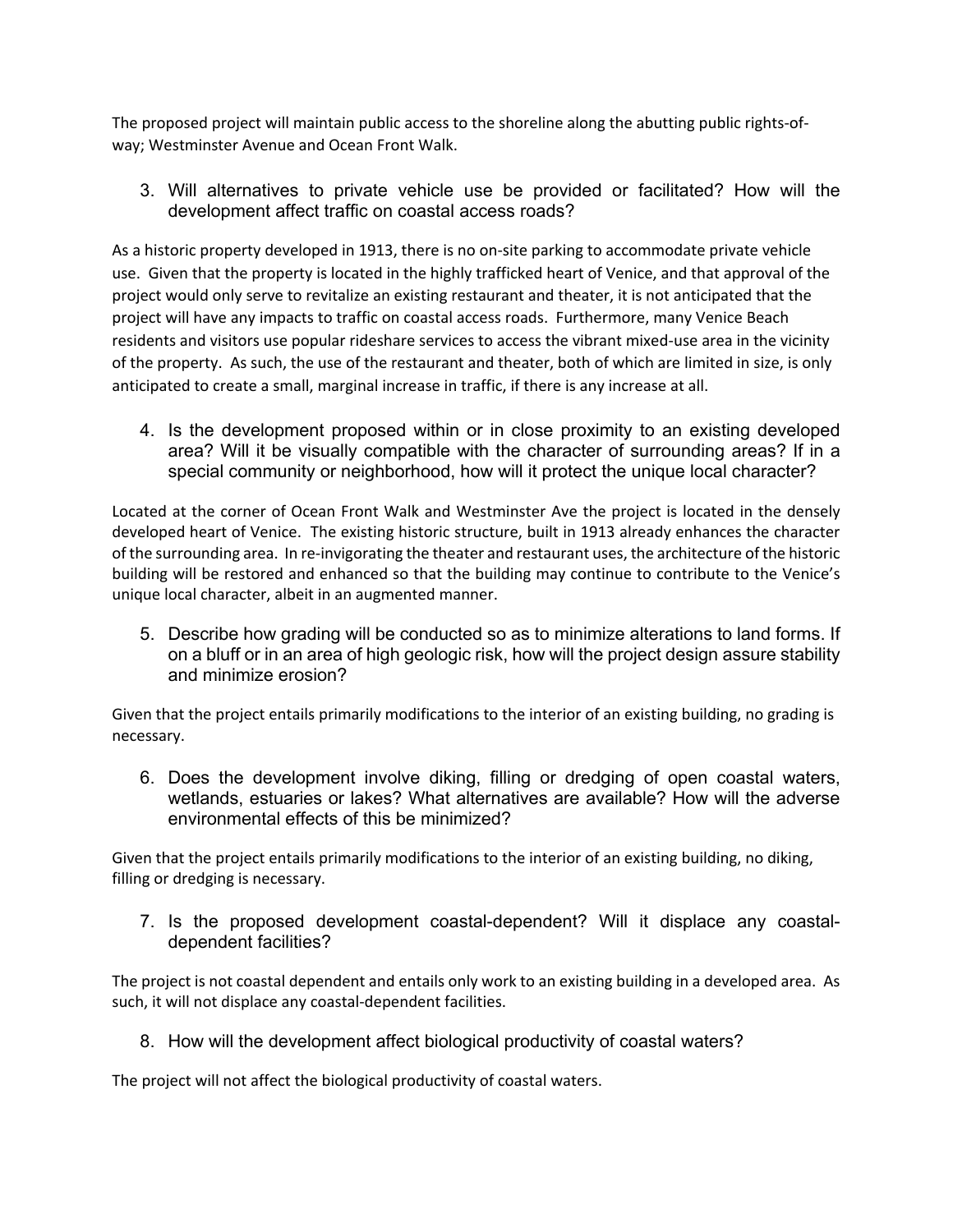9. Is the development proposed near parks or recreation areas or sensitive habitat areas? How will the project design prevent adverse environmental impacts on these areas?

Venice Beach is located directly across from the property on the west side of Ocean Front Walk. As a heavily trafficked recreation area directly abutting the densely developed Venice community, approval of the proposed project is not anticipated to have any adverse environmental impacts on Venice Beach, given that it will have relatively little impact on how Venice Beach is used and affected.

10. Is the development proposed within or adjoining land suitable for agriculture? Will it convert agricultural land to another use? How is the project consistent with continued local agricultural viability?

The proposed project is not located within or adjacent to land suitable for agriculture.

11. What water conservation features are included in the project?

In rehabilitating the historic structure to function once again as a hotel the project will employ lowwater use fixtures to reduce the property's overall water demand.

12. What energy conservation features are included in the project?

In rehabilitating the historic structure to operate once again as a hotel, the project will comply with the Green Building Code and employ a variety of energy saving features throughout. Furthermore, the rehabilitation and continued use of the existing structure, built in 1913, is itself an energy saving, green building strategy in that it reuses the embodied energy in the structure to continue serving its users.

13.Describe current location of service lines for necessary utility connections and any extensions or relocations of service lines.

As a developed property located in the heart of Venice the property is fully served by existing utilities.

14. Will the development protect existing lower cost visitor and recreational facilities? Will it provide public recreational opportunities?

As noted above, the project is located near Venice Beach and its approval will not impede access to the beach. While they are not public facilities, the restaurant and theater will both be public premises and will provide Venice residents and visitors opportunities to recreate and enjoy food, beverage and cultural offerings.

Will the development protect or provide low- and moderate-income housing opportunities? Will it displace low or moderate-income housing?

The proposed project does not involve low- and moderate-income housing, and as such, will not protect nor displace low or moderate-income housing.

15. Is the development proposed within or near a known archeological, paleontological or historic site? How will impacts on such sites be minimized?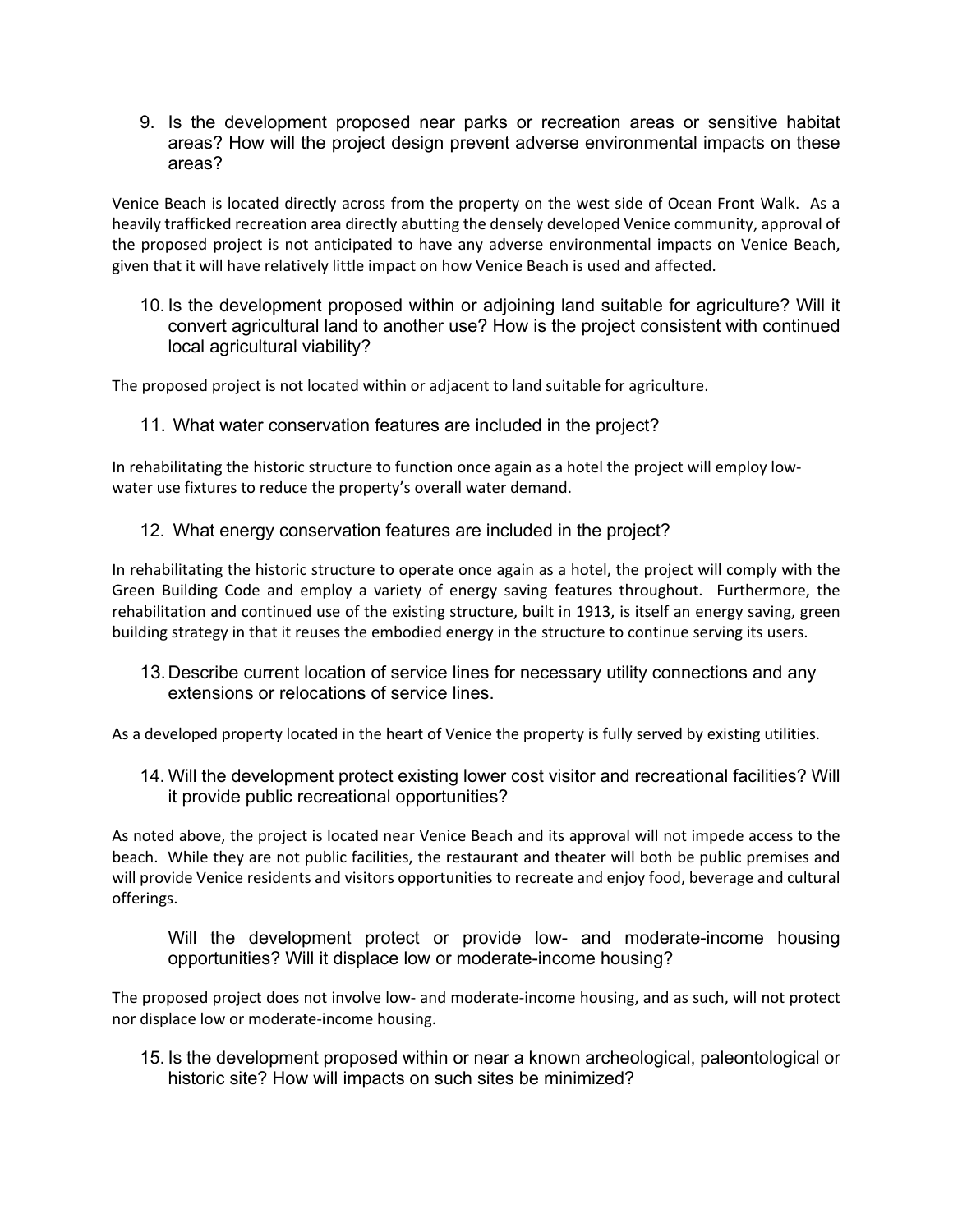The proposed project is not located within or near a known archeological, paleontological or historic site.

- 16. List all permits, permissions or approvals required from public agencies for this development and indicate those already applied for or granted.
- Approval of a Conditional Use Permit or the on-site sale, dispensing, and consumption of a fullline of alcoholic beverages (already applied for).
- Issuance of building permits from the LA Department of Building and Safety for interior remodeling and rehabilitation in the restaurant and theater (issued).
- Approval from LA County Department of Public Health to permit food and beverage service for the new restaurant (issued).
- Approval of Entertainment Permit from the Los Angeles Police Department (not yet applied for).

### **FINDINGS FOR APPROVAL:**

**1. The development is conformity with Chapter 3 of the California Coastal Act of 197 (commencing with Section 30200 of the California Public Resources Code.)**

the applicant requests approval of a Coastal Development Permit to reestablish an existing restaurant and basement theater. The Coastal Development Permit request is associated with a conditional use permit request to allow the sale and dispensing of a full line of alcoholic beverages for on-site consumption, in conjunction with an existing, , a 1,276 sq. ft. groundfloor restaurant having 43 interior seats in 896 sq. ft. of service floor area, and an existing 748 sq. ft. basement theater with 49 seats located in an existing apartment hotel with a total square footage of 26,241 sq. ft. The introduction of alcohol service will support the economic viability of the property while reactivating the historic uses in this historic building to once again serve the Venice community and its visitors.

Chapter 3 of the Coastal Act includes provisions that address the impact of development on public services, infrastructure, traffic, the environment and significant resources, and coastal access. The applicable provisions are as follows:

*Section 30211 states that development shall not interfere with the public's right of access to the sea.* The project, which entails the revitalization and continued use of an existing historic structure with no expansion of square footage and no change of use will have no impact on the public's ability to access the sea via the adjacent Venice Beach.

*Section 30250 states that new development shall be located in areas able to accommodate it, areas with adequate public services, and in areas where such development will not have significant adverse impacts on coastal resources.* While the project does not constitute new development, it nonetheless is located in an existing developed area to enhance and existing visitor-serving facility in a part of Venice that is highly trafficked by visitors and residents alike. The introduction of alcohol service to the property does not have the potential to have adverse impacts on nearby coastal resources.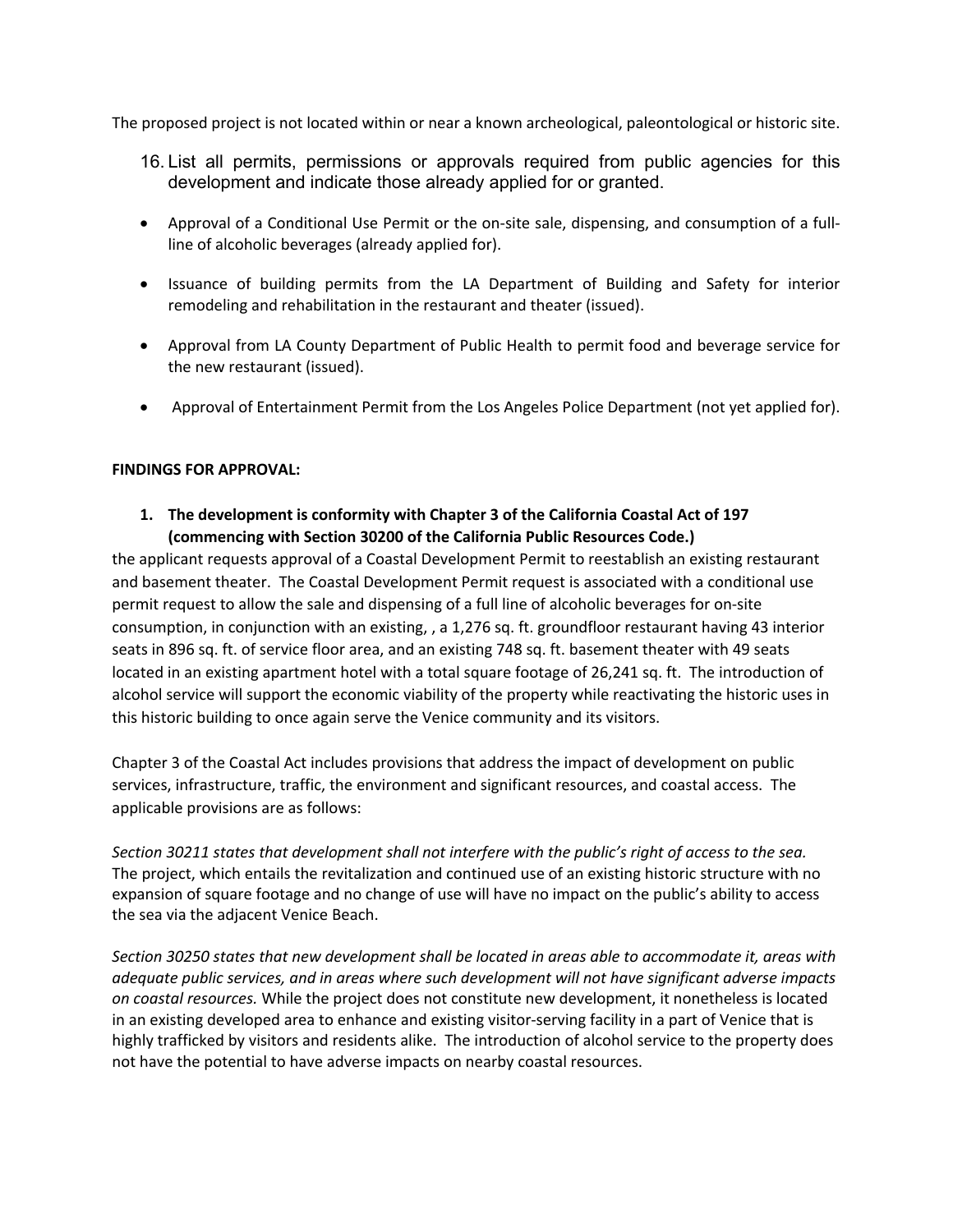*Section 30251 states the scenic and visual qualities of coastal areas shall be considered and protected as a resource of public importance. Permitted development shall be sited and designed to protect views to and along the ocean and scenic coastal areas, to minimize the alteration of natural land forms, to be visually compatible with the character of surrounding areas, and, where feasible, to restore and enhance visual quality in visually degraded areas.* The proposed project will not enlarge the existing historic building, built in 1913, and as such does not have the potential to negatively affect any scenic coastal areas, nor will it be visually incompatibly with the character of surrounding areas.

Section 30252 states that new development should maintain and enhance public access to the coast. The project, which entails the adaptive reuse of an existing historic structure with no expansion of square footage and no change of use will enhance public beach access by reestablishing visitor-serving facilities, namely the restaurant and theater, that will attract people to the coast by providing compatible and beneficial visitor-serving uses..

*Section 30253 requires new development to minimize risks to life and property in areas of high geologic, flood, and fire hazard, minimize impacts along bluffs and cliffs, and protect special communities and neighborhoods that are popular visitor destination points for recreational uses.* The proposed project will enhance the historic Venice Waldorf apartment hotel, a historic resource recognized in the Venice Local Coastal Program Land Use Plan. In doing so it will fortify the North Venice community in which it is located, and which is a popular visitor destination point by enhancing and revitalizing a historic resource for both Venice residents and visitors alike.

# **2. The permitted development will not prejudice the City of Los Angeles to prepare a local coastal program that is in conformity with Chapter 3 of the California Coastal Act of 1976.**

Coastal Act Section 30604 states that prior to the certification of a Local Coastal Program, a coastal development permit may only be issued if a finding can be made that the proposed development is in conformance with Chapter 3 of the Coastal Act. The Venice Local Coastal Land Use Plan was certified by the California Coastal Commission on June 14, 2001; however, the necessary implementation ordinances have not been adopted. The subject site is located in the North Venice subarea and is zoned C1-1 with a General Plan Land Use Designation of Community Commercial. The proposed project is consistent with the following policies of the Land Use Plan:

*Policy I. B. 6. mix of residential dwelling units and visitor-serving uses. Overnight visitor-serving uses, such as hotels and youth hostels, are preferred uses in the Community Commercial land use category.*

The project will enhance the economic viability by introducing alcohol service to existing restaurant and theater in the historic building, which has a Land Use designation of Community Commercial. Further, the existing apartment hotel use of the property will remain unaltered resulting in just the kind of development this policy calls for.

*Policy I. E. 1. General. Venice's unique social and architectural diversity should be protected as a Special Coastal Community pursuant to Chapter 3 of the California Coastal Act of 1976. and*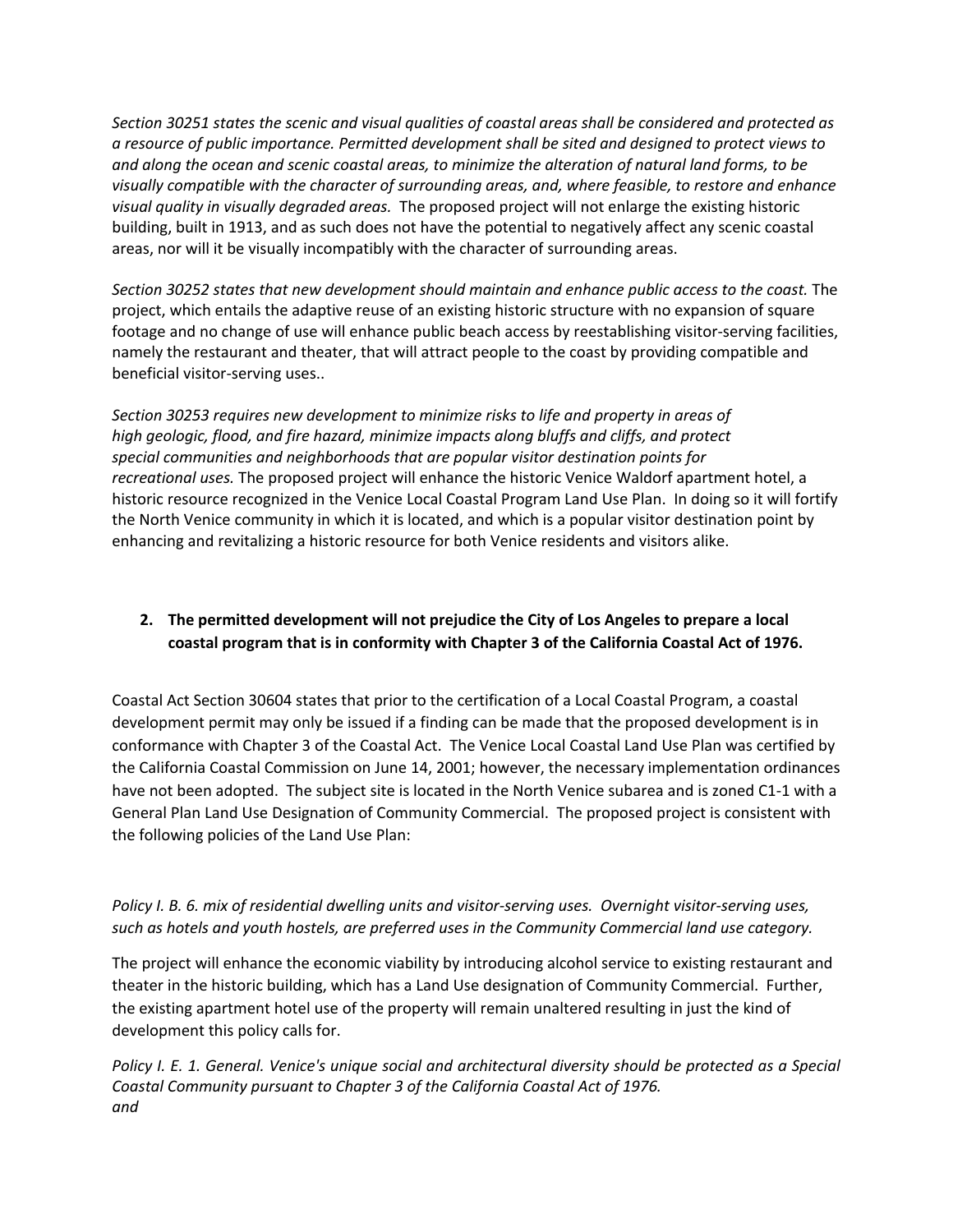*Policy I. F. 1. Historic and Cultural Resources. The historical, architectural and cultural character of structures and landmarks in Venice should be identified, protected and restored where appropriate, in accordance with historical preservation guidelines. And*

*Policy I. F. 2. Reuse and Renovation of Historic Structures. Wherever possible, the adaptive reuse and renovation of existing historic structures shall be encouraged so as to preserve the harmony and integrity of historic buildings identified in this LUP*

The project will preserve and enhance the Venice Waldorf, which was originally a 55-room hotel where Charlie Chaplin and other stars stayed. It is a historic resource recognized in the Land Use Plan. The project will highlight Venice's unique social and architectural diversity for the benefit of its residents and visitors. The project will directly work to restore this unique historic resource while re-introducing public oriented uses that will allow residents and visitors to experience and enjoy the historic building's ambiance.

*Policy 11. C. 2. Ocean Front Walk Pedestrian Amenities. In order to support pedestrian activities along Ocean Front Walk, commercial development should include design elements aimed at providing for pedestrian safety and convenience, such as shade, seating, directional signs, courtyards and walkways.*

The design of the project's ground floor restaurant will open up onto the adjacent Ocean Front Walk providing eyes on the street to enhance the safety of nearby areas and enlivening the streetscape in the vicinity of the property. Restaurant seating will open up directly onto Ocean Front Walk enhancing how the building interfaces with the Ocean Front Walk public realm.

**3. The Interpretive Guidelines for Coastal Planning and Permits as established by the California Coastal Commission dated February 11, 1977 and any subsequent amendments thereto have been reviewed, analyzed, and considered in light of the individual project in making its determination.**

The Regional Interpretive Guidelines have been reviewed and the proposed project is consistent with the requirement for the North Venice Subarea; the project also complies with the policies of the LUP and standards of the Specific Plan.

# **4. The decision of the permit-granting agency has been guided by any applicable decision of the California Coastal Commission pursuant to Section 30625(c) of the Public Resources Code.**

The Coastal Commission has tended to support and encourage the retention of viable visitor-serving facilities located in areas zoned for commercial use, particularly those with historical significance such as the subject property. The project, which does not involve a change of use from what is existing, nor does it involve any additions to the historic building or alterations to its exterior, does not create a precedent contrary to what has been established by recent decisions of Coastal Commission affecting properties in the near vicinity.

**5. If the development is located between the nearest public road and the sea or shoreline of any body of water located within the coastal zone, the development is in conformity with the public access and public recreation policies of Chapter 3 of the California Coastal Act of 1976.**